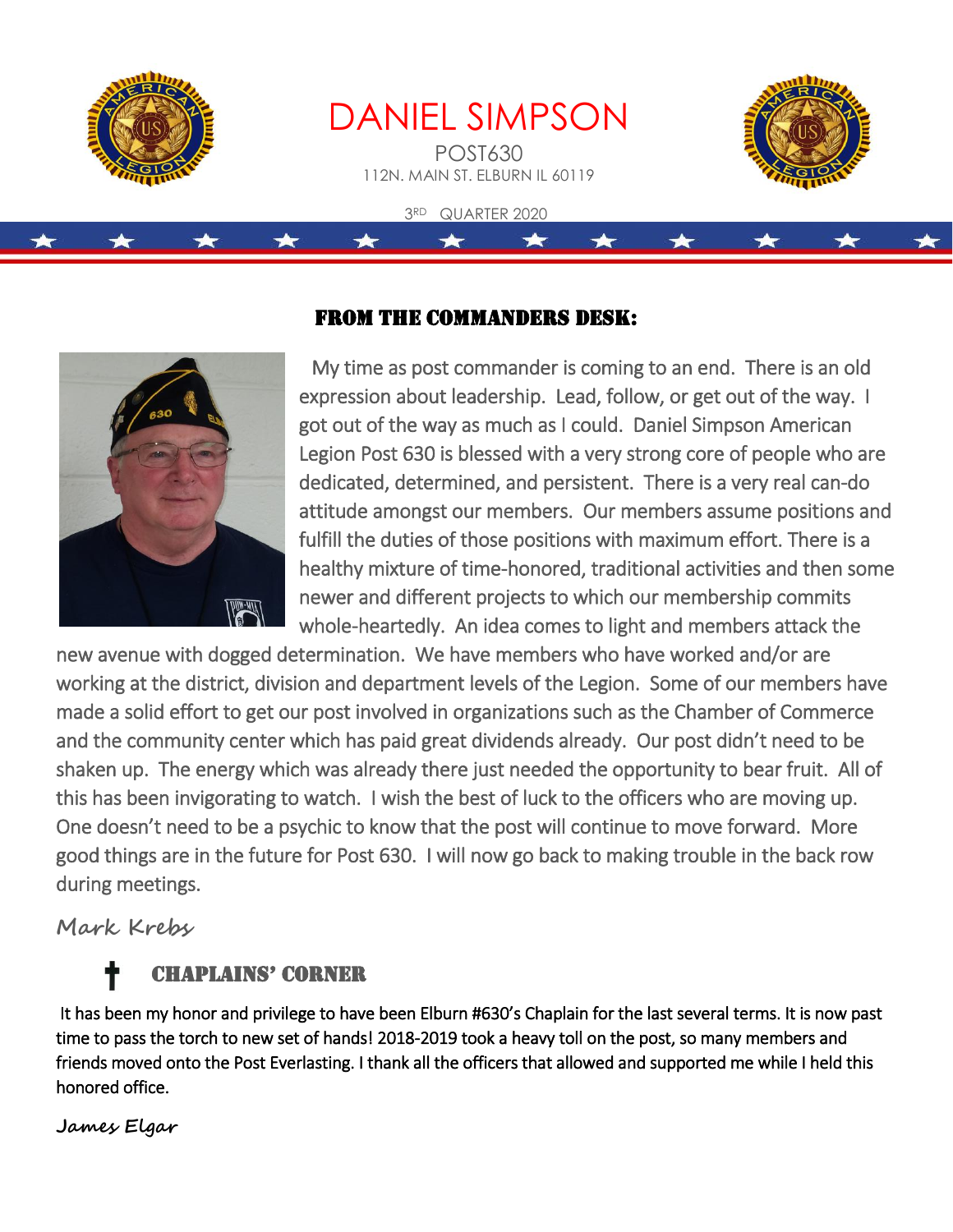Commander: Mark Krebs Vice Commander: Dan Kolzow Jr. Vice Commander: Chris Mulvihill Sergeant at Arms: Lloyd DaMask Chaplin: Jim Elgar Interim Finance: Dan Kolzow Service Officer: Norm Welker

Adjutant: John Reece

### Just for Laughs







Judge Advocate/ Paul Gardner American Legion Post 630 Parliamentarian 112 N. Main Street / Elburn II 60119 630-365-6530 / elburnpost630@gmail. com

### Prayer for **Soldiers**

 God Protect Our Soldiers Who Serve in Many Parts, They Sacrifice Both Night and Day,  **And Serve with all their hearts** Father, Please Protect them, and Guide Them Every Day,

> and Bring Them Safely Home to Us.  **In Jesus Name we Pray**





 **1-6pm at the Checkout our Web Page Post 630 Legion Hall www.elburnpost630.org**

If you have any pictures, articles or ideas you want to share with the post, contact us in the office. All contributions must be in alignment with the values and guidelines of the American Legion.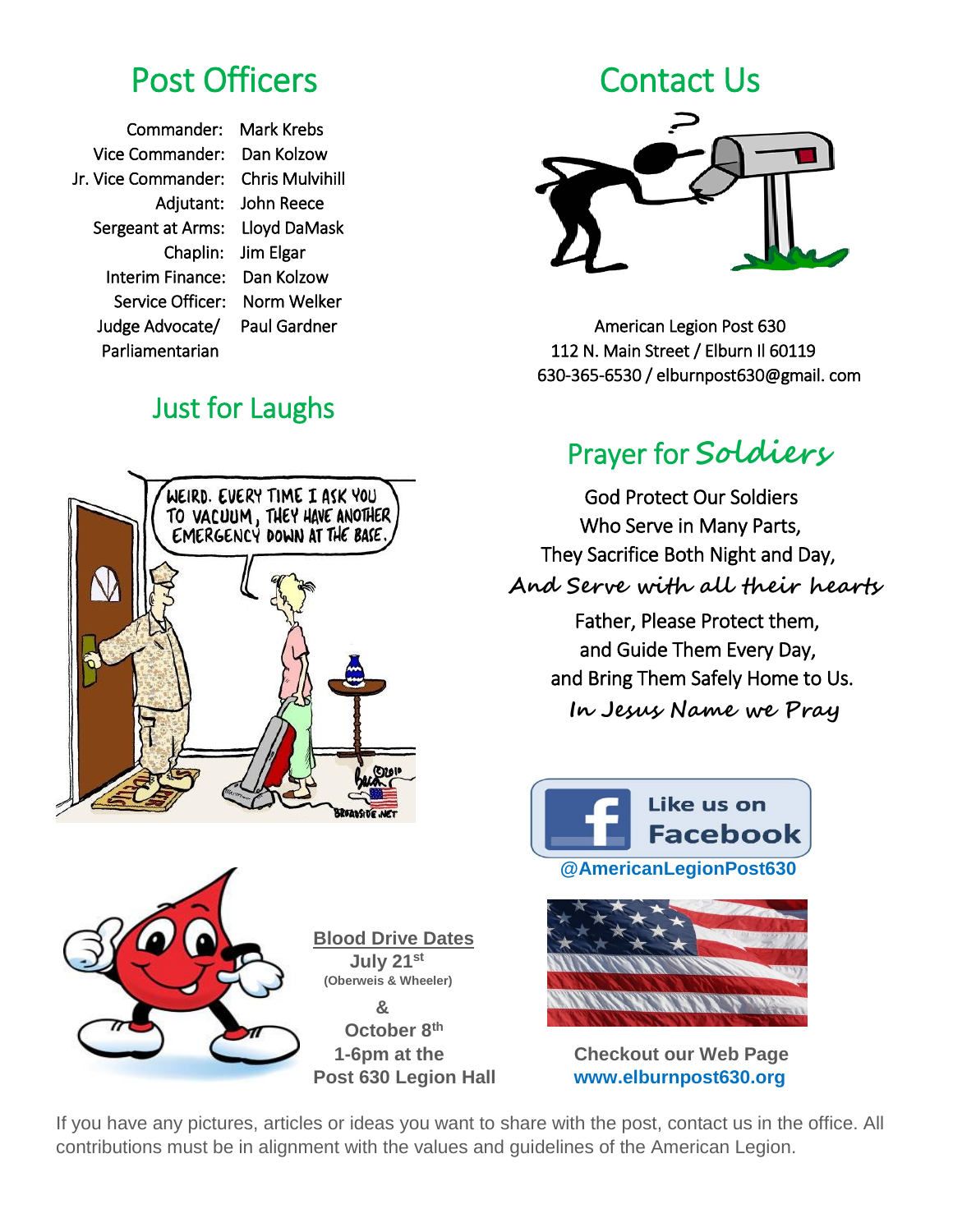

#### **Somethings you may or may not know about your American Legion, Department of Illinois**

 In the Constitution & By-Laws book, Article II Section 1,2 & 3, describe the Nature of your organization:

Section 1. The American Legion is a civil body. Membership shall neither increase nor decrease liability to military or police service. Former service rank does not exist in the Legion.

Section 2. The American Legion, Department of Illinois may participate in bringing about the correct solution of public policies in a nonpolitical manner, and shall not disseminate partisan principals or promote the candidacy of any person seeking public office, nor participate as an organization in any controversy between labor organizations and employers, or in any disputes, questions or matters, except as defined in the Preamble of this Constitution.

Section 3. The names and addresses of members of the American Legion, Department of Illinois, or any subdivision thereof, its Post members and Officers shall not be used for other than official business of The American Legion without specific authorization of the Department Executive Committee.

(Note: there are two other Sections under Article II having to do with a Post or District organization, or any official in his official capacity, contemplates or is involved in litigation in a court of record).

The Sons of The American Legion are a program of The American Legion.

The American Legion Riders are a program of The American Legion.

The American Legion Auxiliary is a separate organization with their own charter and By-Laws.

There are 34 Committees & Commissions in the Department. A description of responsibilities and functions of each can be found in the back of the Department Directory. Post Adjutants have the Directory. Other Officers may also have it.

The Department of Illinois has had eight (8) Past National Commanders. One of these Commanders was John H. Geiger, (1971-1972).

Commander Geiger for years was one of a select few who helped make policy for our National organization. He was known as "Mr. American Legion". His portrait hangs at Department Headquarters. Commander Geiger was so well respected that after his passing, (2011), a building in Indianapolis was named for him, The John H. Geiger Operations Center. The center houses Information Technology, Fundraising, Membership Services Division & National Emblem Sales.

On December 15th, 1943, past National Commander Harry W. Colmery, writes in longhand on hotel stationery the first draft of what will become the "GI Bill of Rights." It is signed into law June 22, 1944 by President Franklin Roosevelt.

In 2008 Past National Commander and current Department Adjutant Marty Conatser, lobbied on behalf of The American Legion for Post-911 Veterans Education Assistance Act, a modern GI Bill. President George W. Bush signed it into law June 30<sup>th</sup>, 2008.

We are not a club Comrades. We are a Veterans organization, Veterans serving Veterans and their families.

**Paul Gardner**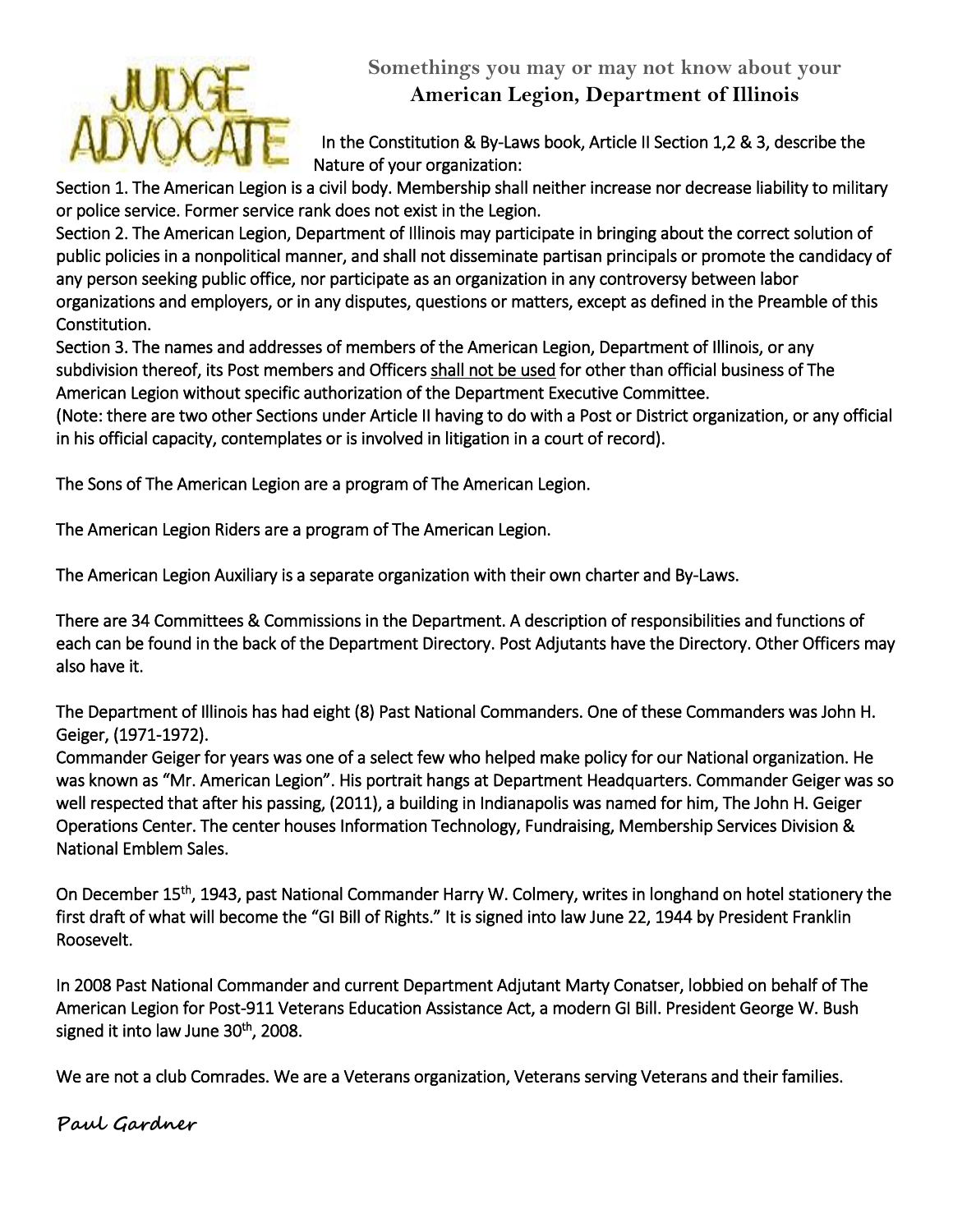### What's happening at the post



**ELECTION OF OFFICERS:** We will be holding our election of officers at our next regular meeting, July 13<sup>th</sup>. You must be present to vote! Please try to attend this important meeting and help shape your post for the future. Positions up for election are; Commander, Sr. Vice Commander, Jr. Vice Commander & Finance Officer. Nominations will also be considered. Our hall is large enough to keep everyone safely spaced apart. The entire space will be sanitized prior to the meeting. Hope to see you there!

POST 630 SENDS 30 CARE PACKAGES UPDATE: There is still time to send us an address of a deployed service member! Organizer John Nevenhoven and his wife Melissa said that most soldiers, sailors and others serving in the armed forces typically receive care packages from their families during the holiday season. Nevenhoven said the Legion's idea is to send the care packages, when the holiday giving has slowed down and the community can show them they are not forgotten. Collections and donations were taken over the holidays and then boxed up. The first shipment was sent out in early February and we are getting ready for the next round!





RAFFLE UPDATE: Post 630 is raffling off this 196cc mini bike. \$10 per ticket. First prize is the mini bike, second prize is \$100, third prize is \$50. Get your tickets to sell or to buy from the office or your favorite Legion member. Due to the current COVID-19 crisis ticket sales have been extended. A drawing will be held at a later date to be announced.

**DRAWDOWN UPDATE!** Due to the recent COVID-19 crisis we were unable to hold our annual Drawdown event as we normally do. Ticket sales stopped for a while till we were sure of what was going to happen. So, to remain within State guidelines for indoor assemblies, this year we will only hold the raffle portion of our event via a live viewing on our Facebook page. There will be no dinner or additional raffles held. A date will be chosen as soon as all tickets are sold and turned in. We will try to have the Drawing by the end of July. An email



Can Stock Photo will be sent out to all members regarding the drawing date, how to view and eventual list of winners.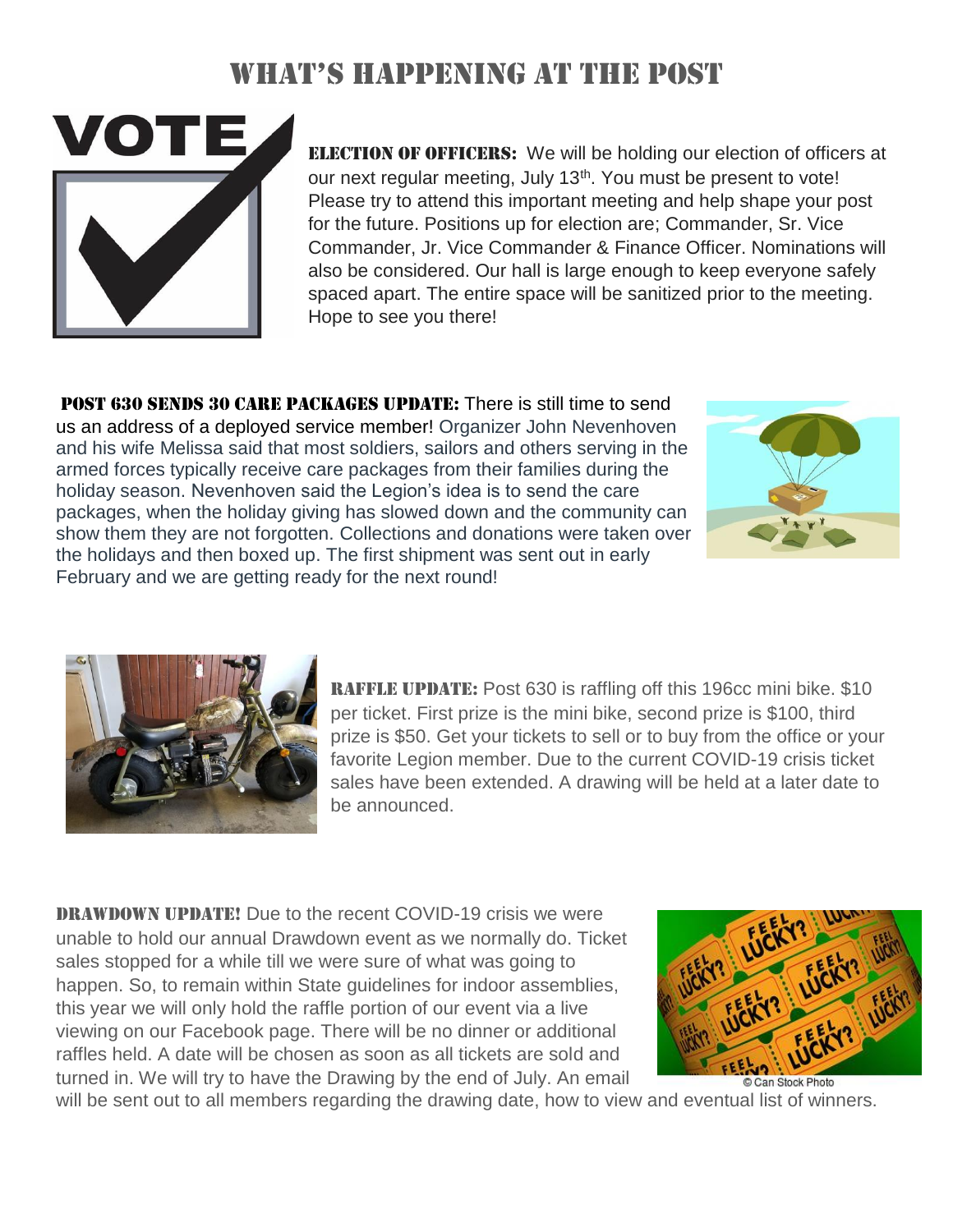## Post History

The following is a summary of Elburn Herald reports and regular meeting minutes from the post archives:

#### **1952**

On October 1, under the supervision of Wesley Weston and with equipment donated by Geneva Post 75, Post 630 started holding Wednesday night Bingo to raise funds for the Post. At the Oct 13 meeting, it was reported that Bingo had brought in over \$100 to date. In December, Bingo brought out 130 attendees.

As the Legion members worked to complete the building, donations of \$100 were given by G.R. Johnson and Almer Glidden and the Village Board donated water for the first year. It was decided that instead of a Veteran's Day banquet, the Post would hold an open house for the building.

#### **1953**

In March, the Elburn Days committee spent \$37.50 to pay for their half of a new tent, which, according to March meeting notes, "burnt last Elburn Days [through] the carelessness of the watchman."

In April, discussions began in conjunction with the Legion Auxiliary about putting a kitchen in the basement of the building.

#### **1955**

Bingo night had now been a successful fund-raising event for the Post for several years. In June, the Post made the decision to turn over sole sponsorship of Elburn Days to the Lions Club after many years of joint sponsorship. In a letter to Lions Club members, Post Commander Rooney explained that "In as much as the American Legion presently has an income-producing project...not having to split the net profit with another sponsor [would allow the Lions Club] to have more with which to pursue [its] worthy aims."

In order to encourage more consistent attendance, a motion was made in September to award \$5 to a member at each meeting. The practice began the very next month, with C.V. Amenoff the winner of the first drawing.

#### **1958**

In September, a motion was made to present 40-year pins to Art Johnson and Ray Reed, charter members of Post 630. The pins were awarded at the Veteran's Day banquet that November.

Working in conjunction with the Women's Relief Corp, a new Memorial Tree, a 12-foot tall Red Maple from Wasco Nursery, was planted in October at Blackberry Cemetery. The existing Memorial plaque was to be moved to a different location within the cemetery.

A bit of drama occurred at the 1958 New Year's Eve party. An orchestra had been scheduled to play until 2 am, but everyone was enjoying themselves so much, that the orchestra was asked to furnish music for an additional hour, at the cost of \$50. According to meeting minutes, "When it came time to pay the orchestra, the \$50 additional was not obtainable and the orchestra left unhappy as well as \$50 due them." At the Jan 1959 meeting, motions were made not only to pay the orchestra what was owed them immediately, but that the next New Year's Eve, they be hired from 10pm until 3am.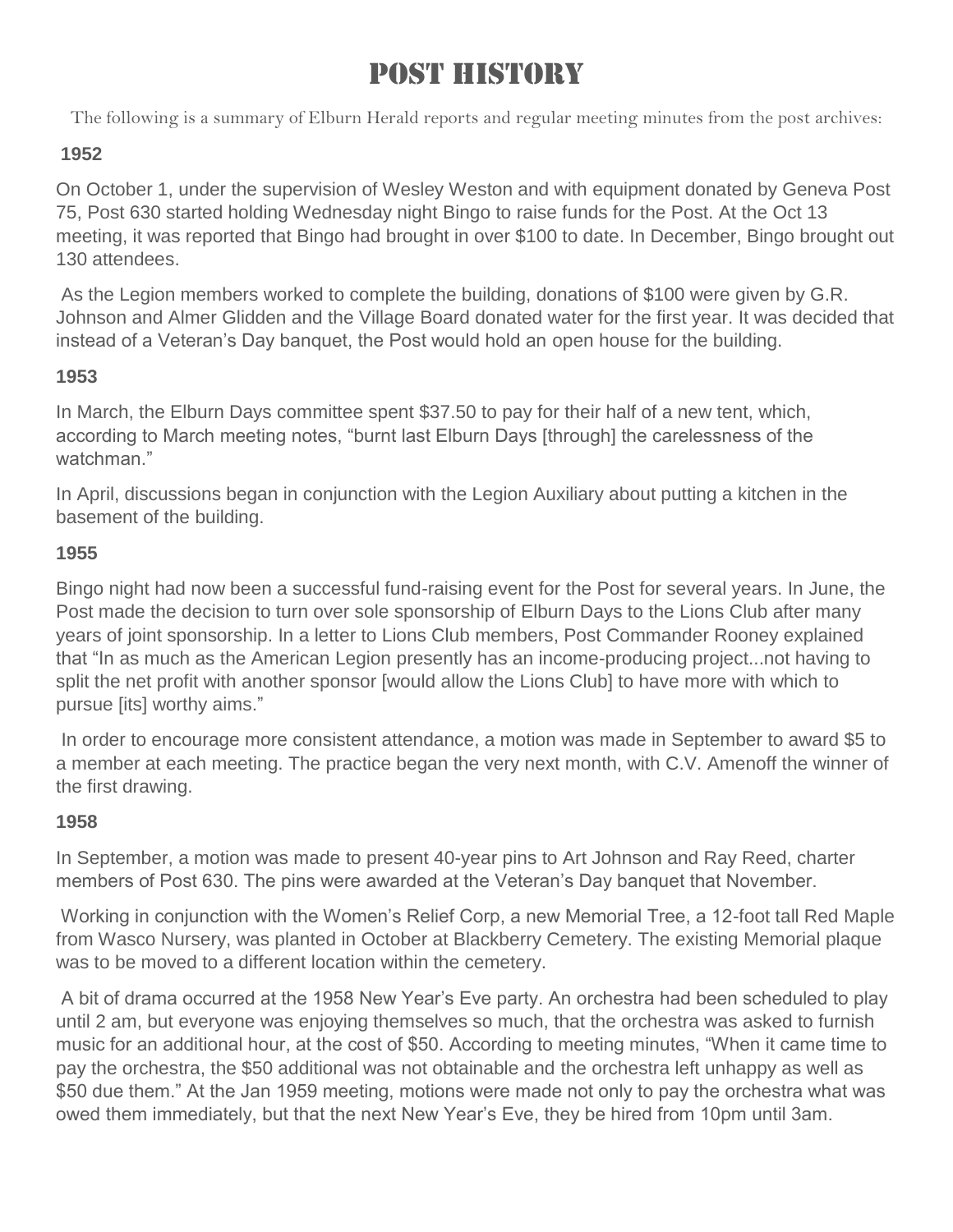#### **1959**

In February, the Post voted to provide a flagpole and a plaque for the new Jr/Sr High School, and in conjunction with the Big Rock Post, a scoreboard as well.

The Legion, along with a number of other national organizations, had been actively involved during the 1950's in fighting against the communist threat, or in the words of the Department Americanism Chairman's Guide of the National Americanism Commission, "Combat[ing] all anti-American tendencies, activities and propaganda… The objective of the Counter-Subversive program suggests that an enlightened and informed citizenry is the greatest deterrent to subversive influences within the United States of America." At a meeting in February, there was a report by the Post's Anti-Subversives Committee, chaired by Art Johnson. He was encouraged to submit his findings to the Elburn Herald for publication. He did so, and on May 21, his report appeared as the first of what was termed "a new column that joins the fight against Communism and other subversives." The inaugural submission also included references to the American Bar Association's report to Congress.

\*Special Thanks to Christina Murri for her contribution\*

#### Service Officers Desk:

**Veterans Treatment Courts:** When veterans return from combat, some turn to drugs and/or alcohol to cope with their experiences on the battlefield. Sadly, too many veterans end up in the criminal justice system as a result of their service. Veterans Treatment Courts give our veterans the opportunity to live a sober and stable life while restoring their military honor and their commitment to family and community.

**What are Veterans Treatment Courts:** The bonds of military service run deep. Veterans have many shared experiences not common among civilians. Research suggests that traditional community services may not be adequately suited to meet the distinct needs of veterans in the criminal justice system.

In Veterans Treatment Courts, those who served in our nation's Armed Forces go through the treatment court process with their fellow veterans and are connected to the federal, state and local services that are uniquely designed for the distinct needs that arise from military service.

**The American Legion and Veterans Treatment Courts:** The American Legion provides an extremely valuable service to Veterans Treatment Courts. The American Legion can assist Veterans Treatment Courts by providing Service Officers, mentors, and linkages to federal, state and community veterans' resources.

Veterans of the United States Armed Forces may be eligible for a broad range of programs and services provided by the federal U.S. Department of Veterans Affairs (VA). These benefits are legislated in Title 38 of the United States Code. Veterans may also be eligible for specific programs and or benefits through their states' veterans agency to include other agencies due to their veteran's status.

Many veterans who enter the criminal justice system are unaware of their eligibility in VA programs and services. Veterans often require additional expertise from accredited American Legion Department (State) service officers in navigating the filing and/or appealing of a claim, peer support and guidance.

To volunteer or for more information on Veterans Treatment Courts, contact your Service Officer!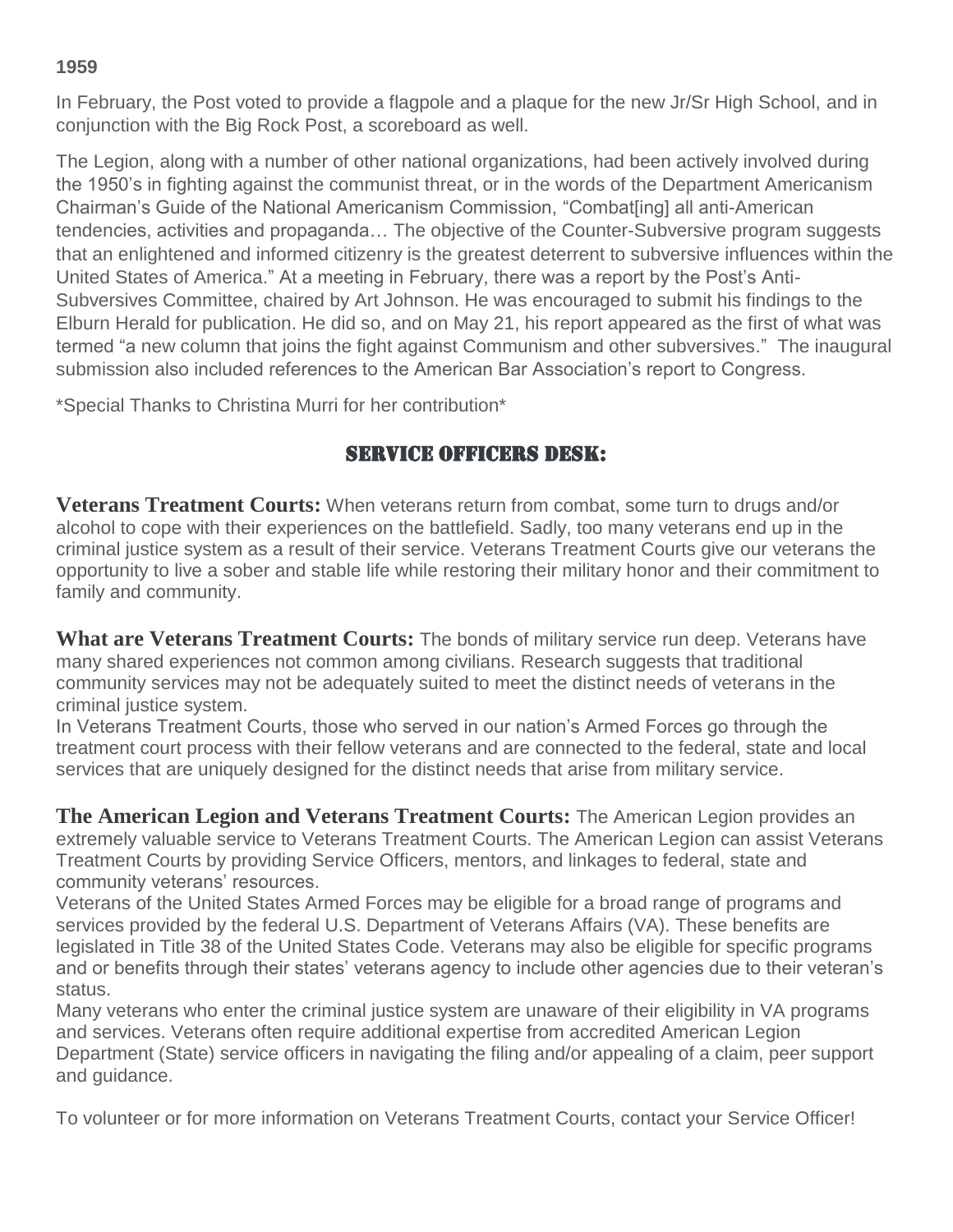### Post Calendar (Holiday / Notable Day / Post 630 Event / Other)

| 2 <sup>nd</sup> ) Queen of Hearts Drawing Resumes!                   | TH LY |    |    |    |                |    |    |
|----------------------------------------------------------------------|-------|----|----|----|----------------|----|----|
| 4 <sup>th</sup> ) Independence Day!                                  |       |    |    |    |                |    |    |
| 8 <sup>th</sup> ) Bld. Comm. Meeting                                 |       |    |    |    |                |    |    |
| 9 <sup>th</sup> ) Queen of Hearts Drawing                            |       |    |    | W  |                |    |    |
| 13 <sup>th</sup> ) Post Meeting                                      |       |    |    | 1  | $\overline{2}$ | 3  | 4  |
| 16 <sup>th</sup> ) Queen of Hearts Drawing                           | 5     | 6  |    | 8  | 9              | 10 | 11 |
| 21 <sup>st</sup> ) Blood Drive, Hosted by IL. Rep. Wheeler & IL Sen. | 12    | 13 | 14 | 15 | 16             | 17 | 18 |
| <b>Oberweis</b>                                                      | 19    | 20 | 21 | 22 | 23             | 24 | 25 |
| 23 <sup>rd</sup> ) Queen of Hearts Drawing                           | 26    | 27 | 28 | 29 | 30             | 31 |    |
| 27th) Korea War Ends, 1953                                           |       |    |    |    |                |    |    |
| 28 <sup>th</sup> ) WWI Begins, 1914                                  |       |    |    |    |                |    |    |
| 30 <sup>th</sup> ) Queen of Hearts Drawing                           |       |    |    |    |                |    |    |
|                                                                      |       |    |    |    |                |    |    |

\_\_\_\_\_\_\_\_\_\_\_\_\_\_\_\_\_\_\_\_\_\_\_\_\_\_\_\_\_\_\_\_\_\_\_\_\_\_\_\_\_\_\_\_\_\_\_\_\_\_\_\_\_\_\_\_\_\_\_\_\_\_\_\_\_\_\_\_\_\_\_\_\_\_\_\_\_\_\_\_\_\_\_\_\_\_\_\_\_\_

| <b>AUGUST</b>  |    |    |    |    |    |    |  |
|----------------|----|----|----|----|----|----|--|
| S              | M  |    | W  |    | F  | S  |  |
|                |    |    |    |    |    | 1  |  |
| $\overline{2}$ | 3  | 4  | 5  | 6  |    | 8  |  |
| 9              | 10 | 11 | 12 | 13 | 14 | 15 |  |
| 16             | 17 | 18 | 19 | 20 | 21 | 22 |  |
| 23             | 24 | 25 | 26 | 27 | 28 | 29 |  |
| 30             | 31 |    |    |    |    |    |  |

| 5 <sup>th</sup> ) Bld. Comm. Meeting                |
|-----------------------------------------------------|
| 4 <sup>th</sup> ) U.S. Coast Guard Originated, 1790 |
| 6 <sup>th</sup> ) Queen of Hearts Drawing           |
| 7 <sup>th</sup> ) Purple Heart Day                  |
| 10 <sup>th</sup> ) Post Meeting                     |
| 13 <sup>th</sup> ) Queen of Hearts Drawing          |
| 20 <sup>st</sup> ) Queen of Hearts Drawing          |
| 27 <sup>th</sup> ) Queen of Hearts drawing          |
|                                                     |

#### 1st) WWII Begins 1939

- 2<sup>nd</sup>) **WWII Ends 1945**
- 3<sup>rd</sup>) Queen of Hearts Drawing
- 7<sup>th</sup>) Labor Day
- 9<sup>th</sup>) Bld. Comm. Meeting
- 10<sup>th</sup>) Queen of Hearts Drawing
- 11<sup>th</sup>) Patriot Day
- 14<sup>th</sup>) Post Meeting
- 18<sup>th</sup>) U.S. Air Force Originated 1947 POW/MIA Recognition Day
- 17<sup>th</sup>) Queen of Hearts Drawing
	- U.S. Constitution Ratified 1787
- 24<sup>th</sup>) Queen of Hearts Drawing
- 27<sup>th</sup>) Gold Star Mother's Day

# SEPTEMBER

| S  | M  |    |                |    |    | S  |
|----|----|----|----------------|----|----|----|
|    |    |    | $\overline{2}$ | 3  | 4  | 5  |
| 6  |    | 8  | 9              | 10 | 11 | 12 |
| 13 | 14 | 15 | 16             | 17 | 18 | 19 |
| 20 | 21 | 22 | 23             | 24 | 25 | 26 |
| 27 | 28 | 29 | 30             |    |    |    |
|    |    |    |                |    |    |    |